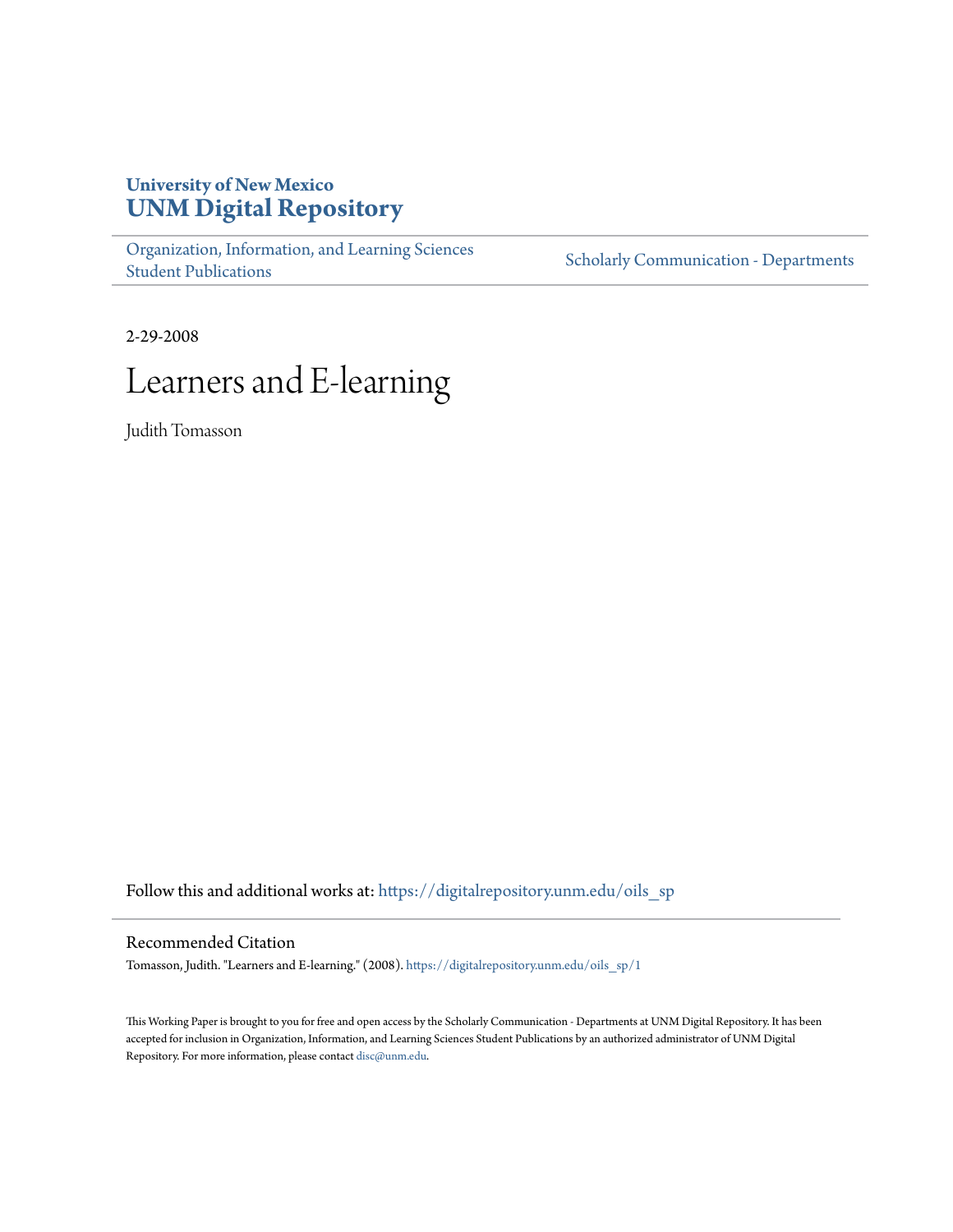OLIT 535

Learners and E-learning

A qualitative inquiry into the existing research on learners' needs in online learning

> Judith B. Tomasson Fall 2007 OLIT 535

### Abstract:

The purpose of this qualitative inquiry is to analyze the literature on the topic of learner needs in distance learning from the perspective of the student. All research studies, surveys, and case studies were considered as long as they satisfied the following two conditions: a) they were published in a peer-reviewed professional journal and b) they reported on findings obtained from student feedback. Attention was given to those scholarly publications that reported on American community college students or undergraduate students' feedback of their needs in e-learning. The theoretical foundation underlying the inquiry came from Malcolm Knowles's (1977) Principles of Andragogy and the social constructivist theory. The examined research papers and studies confirm that Knowles's principles of adult learning remain to be a valid theoretical approach in online environments as well. Finally, learner feedbacks point to the validity of the principles of social constructivist theory as the most likely approach to online learning.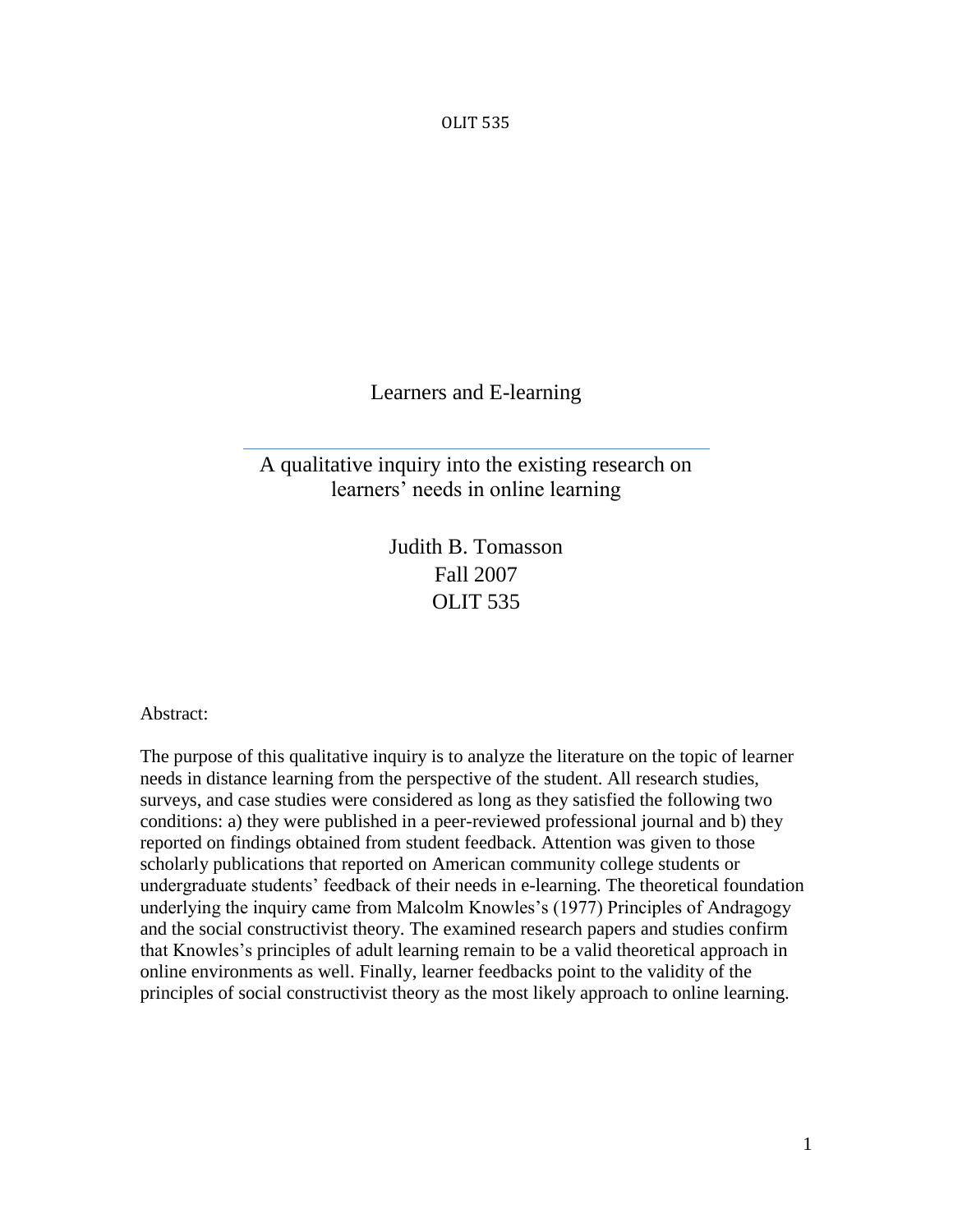#### **Introduction**

Online learning is increasingly becoming the norm and part of the mainstream in higher education. As universities and community colleges across the U.S. continue to offer a growing number of online courses, interest in the field of distance learning and distance learners is growing. Much research is devoted to learner assessments, solid instructional practices as well as learner outcomes and satisfaction. One important avenue for learning about learner needs is to look at the feedback students themselves provide about successful and effective e-learning. The inquiry was driven by the question: what are community college learners' needs in online environments as explained by the students? The author considers it crucial to understand learner needs and provide means via course design and instruction to meet them. The underlying assumption is that a learner-centered online program will foster meaningful learning for its participants. Thus, this qualitative inquiry into the data available about learner feedback attempts to review and interpret data that will be useful in designing and maintaining a quality online distance learning program at Central New Mexico Community College (CNM).

#### **Constraints and limitations**

Looking at the efficacy of student learning based on learner feedback in online learning is particularly difficult because much of the research done in the late 1990s and early 2000s is somewhat antiquated. Technology has been changing so fast that many of the obstacles and reasons for dissatisfaction reported by earlier studies have been rendered obsolete by advances in technology. Course management systems (CMS) today provide a level of interaction unimaginable a few years ago. Further successful analysis of undergraduate and community college students' experiences in online setting is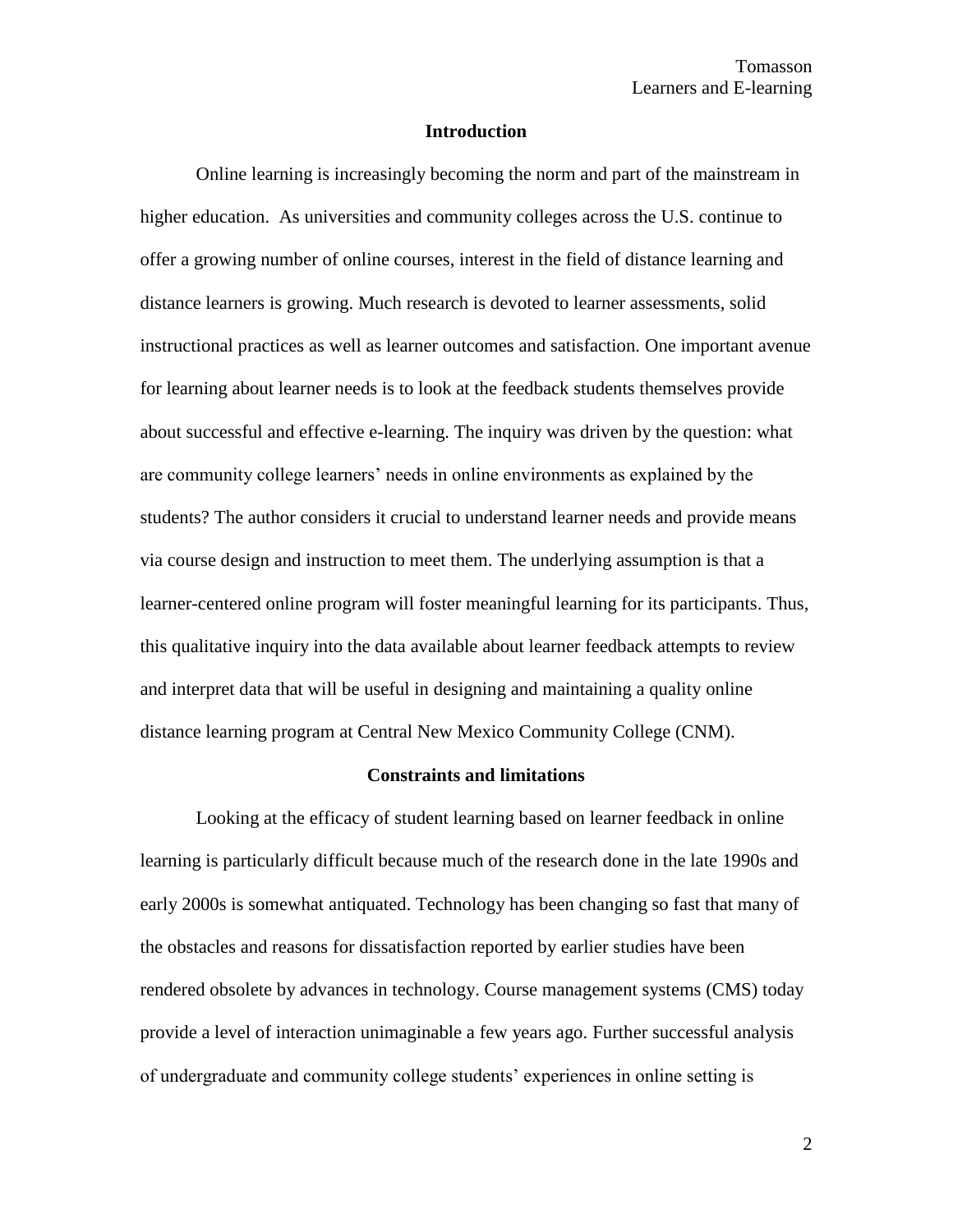hindered by the scarcity of available data. For example, several inquiries looking for peer-reviewed scholarly articles on the topic of supporting non-traditional students in online environment returned only one result: a call for papers on the topic (2005). Much of the research focusing on students' perspective and feedback in online learning has been done with graduate students. This is also true for data available from around the globe. Evidence is strong that mature, motivated students perform better in online courses because they are better suited for constructivist learning environments. (Rintala, 1998 cf. Perez Cereijo, 2006). Consequently, feedback given by graduate students is valuable, but it may not capture all the problems that undergraduate students grapple with in online learning environments.

Interpretation of available data is further complicated by the multi-cultural background and diversity of researchers and research subjects. Looking at a wealth of data representing diverse cultural backgrounds is usually desirable; however, in the context of student satisfaction in e-learning, cultural diversity must be considered with caution. There is a strong possibility that e-learners in Taiwan or Hong Kong have a different idea about learner needs, success, and satisfaction than e-learners in the American Southwest who attend a local community college. Student perceptions of what constitute learner needs and learner outcomes are colored by one's culture. Further inquiry is required to establish the extent to which research conducted on other continents of the world is applicable to non-traditional American students. As a result, the current inquiry initially reviewed but did not incorporate the findings of studies where: a) the subjects were graduate students or beyond their bachelor's degree and b) the subjects came from an educational system that is markedly different from the American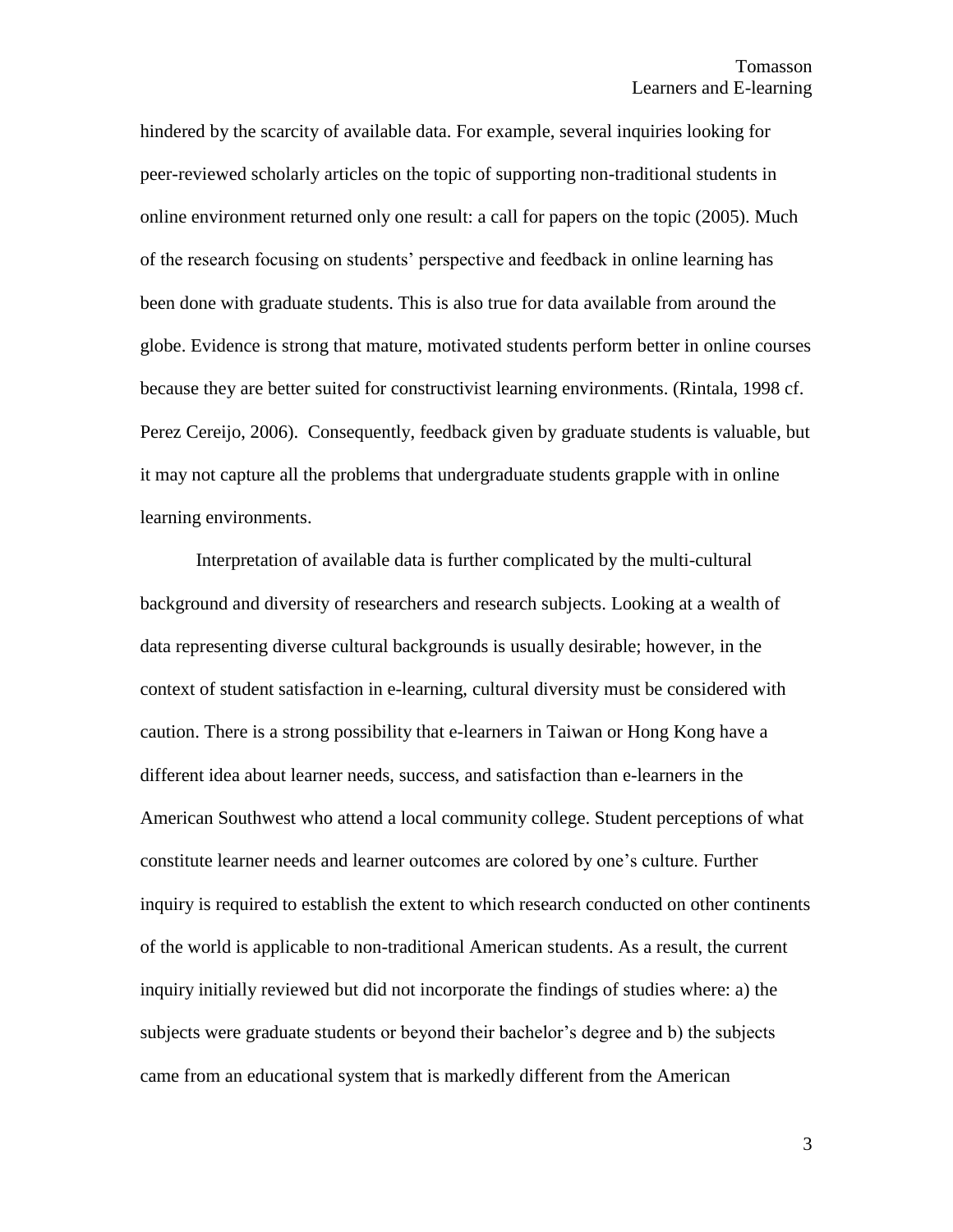educational system in its student –teacher interaction and communication. After a careful

review of the available data, the author decided to incorporate a handful of research

papers that reported on student feedback of American graduate students because there

were not enough studies done with solely undergraduate and community college students.

# **Theoretical Framework**

Malcolm Knowles's principles of adult learning are widely recognized as valid approaches to understand the needs of adult learners. Knowles (1977, cf. Thompson and Deis) contends that there are four core principles driving andragogy:

*1. His [adults] self-concept moves from one of being a dependent personality toward one of being a self-directed human being.*

- *2. He accumulates a growing reservoir of experience that becomes an increasing resource for learning.*
- *3. His readiness to learn becomes oriented increasingly to the development tasks of his social roles.*
- *4. His time perspective changes from one of postponed application of knowledge to immediacy of application, and accordingly his orientation toward learning shifts from one of subject-centeredness to one of problem-centeredness (p. 39).*

The feedback provided by e-learners offers unmistakable evidence that the principles of adult learning do not change in online environments. Learners may require a different type of support and differently designed course structure to perform well in an online environment, but their needs as adult learners do not change. Since adults prefer to build on prior knowledge and thrive on relevant, problem-based learning experiences, approaching distance learners' needs from a constructivist perspective seems appropriate. Learner feedback examined in this inquiry supported the relevancy of constructivist and adult learning principles as well as the need to approach e-learners' needs from the social constructivist perspective. Research shows that learning is a social endeavor, and individual construction of knowledge relies heavily on collaboration and interaction.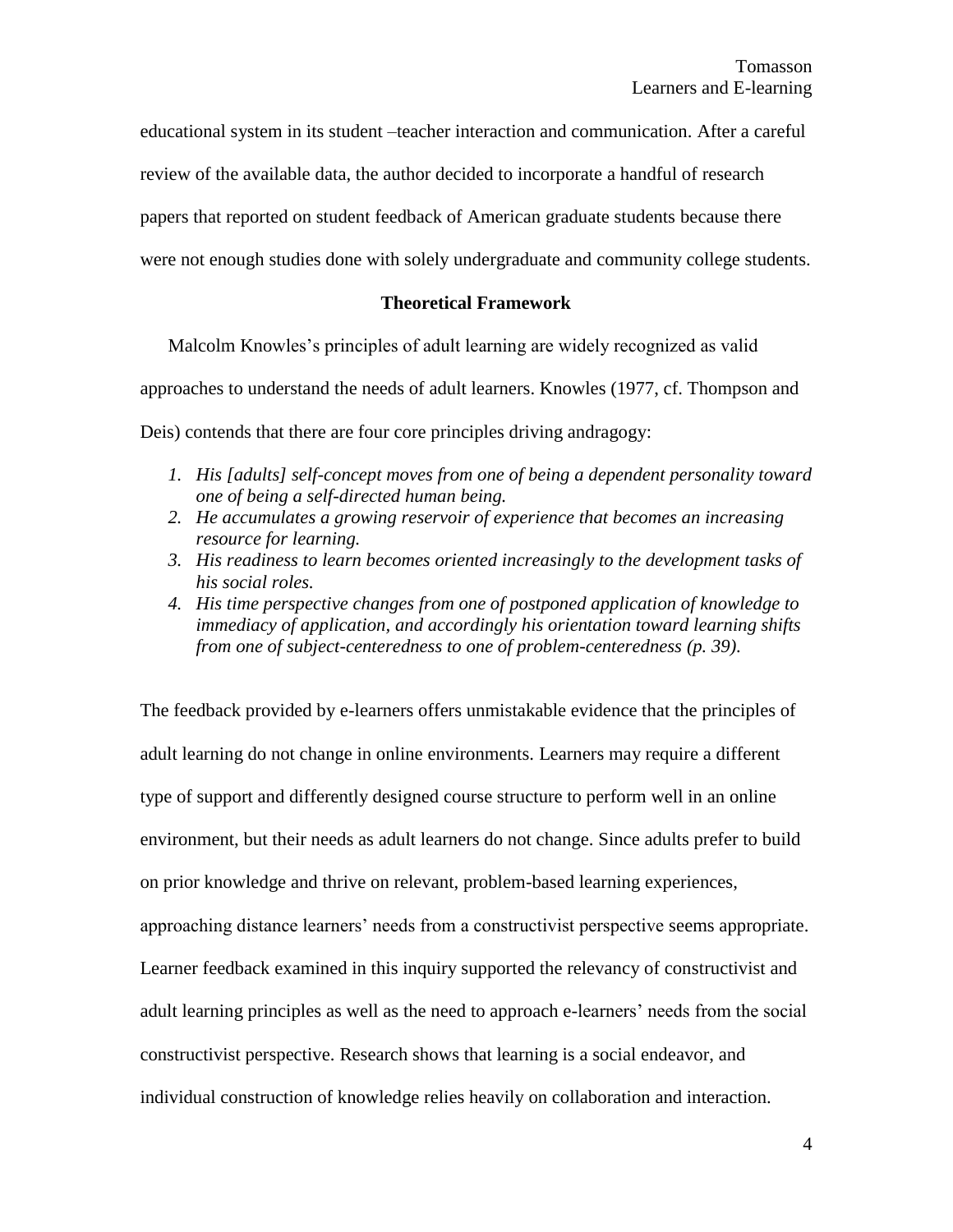Social constructivism – an outgrowth of constructivist learning theory – defines learning as a "negotiation of shared meaning through social interaction. (…) Discourse and articulation are considered to be the basis of learning" (Fung, 2004). Learners indicated a strong need for social interaction and social presence in online courses.

#### **Findings**

All research papers considered for this inquiry reported on findings given by American students. Five research papers constitute the core of the data because the subjects of those research papers closely match the type of students that are likely taking online courses at CNM. These were works by Sullivan (2001), Eom &Wen (2006), Wheeler (2006), Young (2006), and DeTure (2004). The findings of four additional research papers were incorporated even though the feedback came from graduate students (Northrup, 2002; Howland & Moore, 2002; Perez Cereijo, 2006; Stodel & Thompson & MacDonald, 2006). These studies were considered because their focus on student feedback made them particularly relevant to the questions raised by this inquiry. Three themes emerged as key components of learner needs in online courses: 1) the importance of self-directed learning skills; 2) online interaction that supports learning; and 3) motivating students. All three are important components of Knowles's principles of adult learning.

#### **1) The importance of self-directed learning skills**

The students' feedback revealed that self-management, self-efficacy, and the ability to direct one's own learning are keys to learner success in online environments (Howland & Moore, 2002; Northrup, 2002; Perez Cereijo, 2006). Self-independence in the online environment is approached from the duality of independent vs. dependent learners.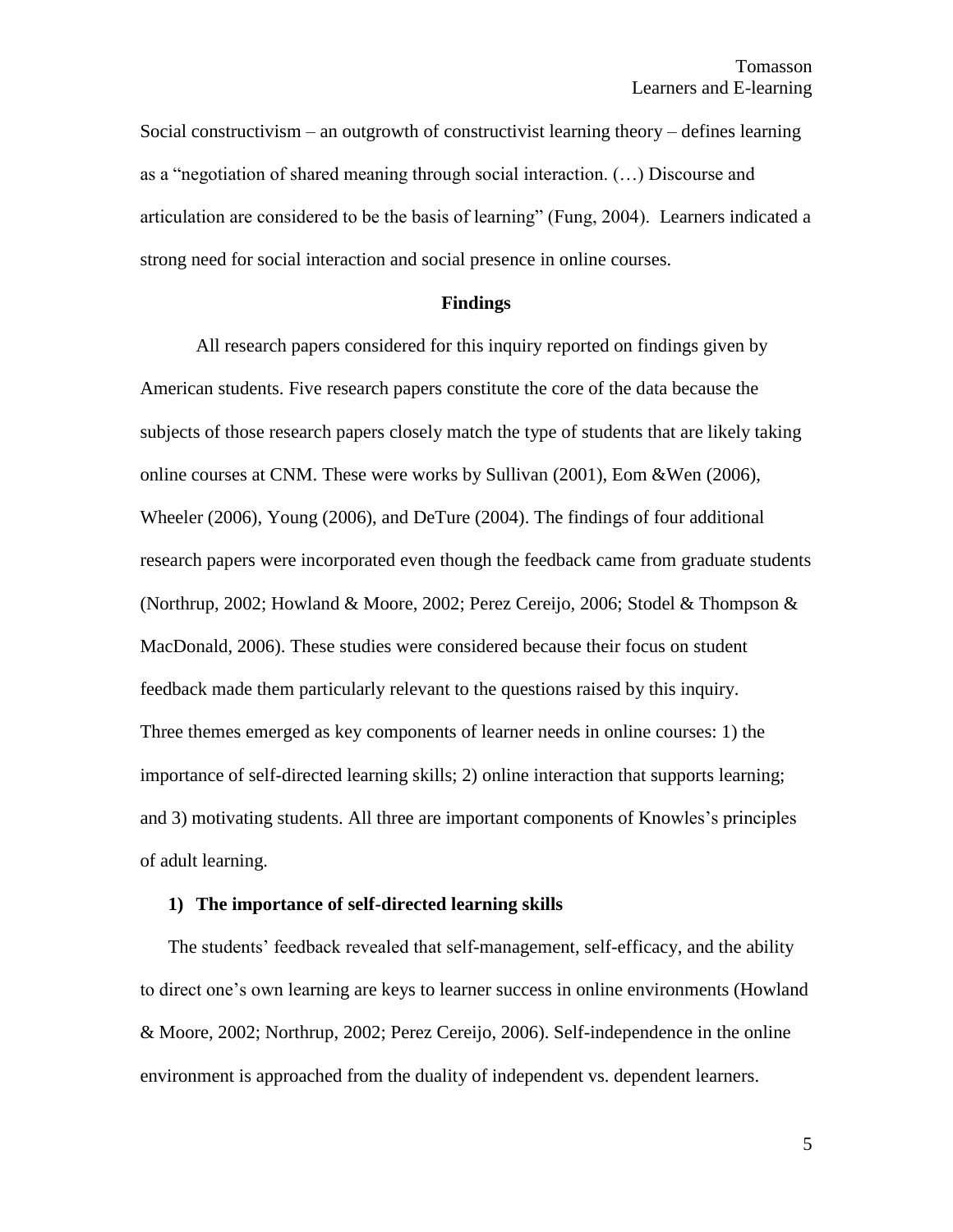Independent learners are comfortable in taking charge of their own learning; they can assess their progress and find ways to seek and get help when needed. Dependent learners, on the other hand, rely heavily on the instructor in order to make sense of course material and to guide their learning; they need more course structure and guidance from the instructor (Howland  $&$  Moore, 2002). Students recognize this factor in their own learning even though that is not the main consideration when they sign up for online courses.

Students choose to take online courses because they need the flexibility that online learning provides. Work hours and distance from campus was the main reason why both graduate and community college students chose to take online courses (Perez Cereijo, 2006; Sullivan, 2001). This has significant implications for CNM's distance learners and their need for scaffolding and instructor presence in online courses. Similarly, students at CNM primarily sign up for e-courses because it allows them to pursue their academic goals (they cannot attend face-to-face classes), not because they recognize that e-learning is better suited to their cognitive learning style. Students need the flexible schedule and do not ponder the challenges of the online environment until they are faced with its difficulties. This finding has important implications for course design and learner support.

Learner feedback has shed some light on the gender differences as well regarding online learning and self-directed learning skills. Female students consistently enroll in online courses in greater numbers than males – even though they tend to be more dependent learners, and they know it. Sullivan's study aids in understanding CNM's elearners because it reports the experiences of community college students in the U.S.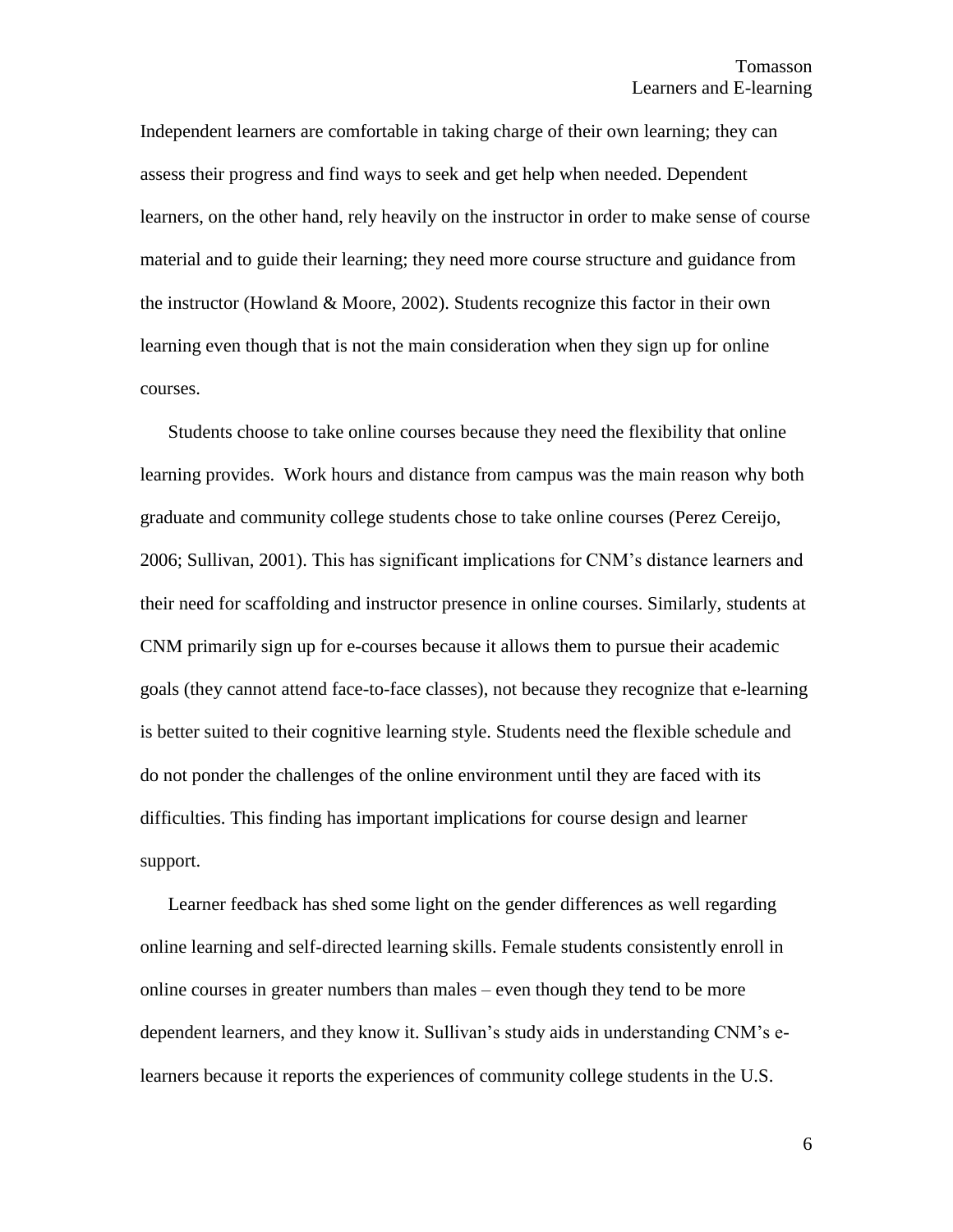while also looking at gender differences. This study is a rare bird in the field and confirms the prediction that male and female students face different difficulties and experiences in online setting. One important difference in male-female online learning pertains to self-directed learners. While both men and women acknowledged the importance of self-direction and self-pacing in e-learning, the female students mentioned it as a negative factor. 10% of the female responders mentioned it as negative while none of the male responders perceived self-directed learning as a negative attribute. Sullivan (2001) concludes that "male students appear to be more comfortable in working independently in an online classroom than their female counterparts (p. 814). Sullivan cites Wood (1994) in further contemplating the data and suggests that "traditional social conditioning" may prepare men better for the independent work and low social context encountered in online courses, and may explain why women prefer more interaction and social presence than men. Sullivan's conclusion has implications for CNM's e-learners who are predominantly female.

Furthermore, Howland & Moore exposed that dependent learners need a high level of feedback and interaction from the instructor. Low instructor presence was a barrier in dependent learners' case, who did not have their needs met and felt that "instructors were shirking their responsibilities" (Howland  $& Moore, 2002$ , p. 189). By the same token, learners who depended heavily on instructor guidance for their learning were more likely to struggle with problem-based or project-based assignments, and "needed structure and continuous feedback in order to feel comfortable with their learning" (p. 189). Learning to be an online learner (i.e. being self-directed and autonomous) was an important criterion for graduate students as well – as reported by Stodel, Thompson & MacDonald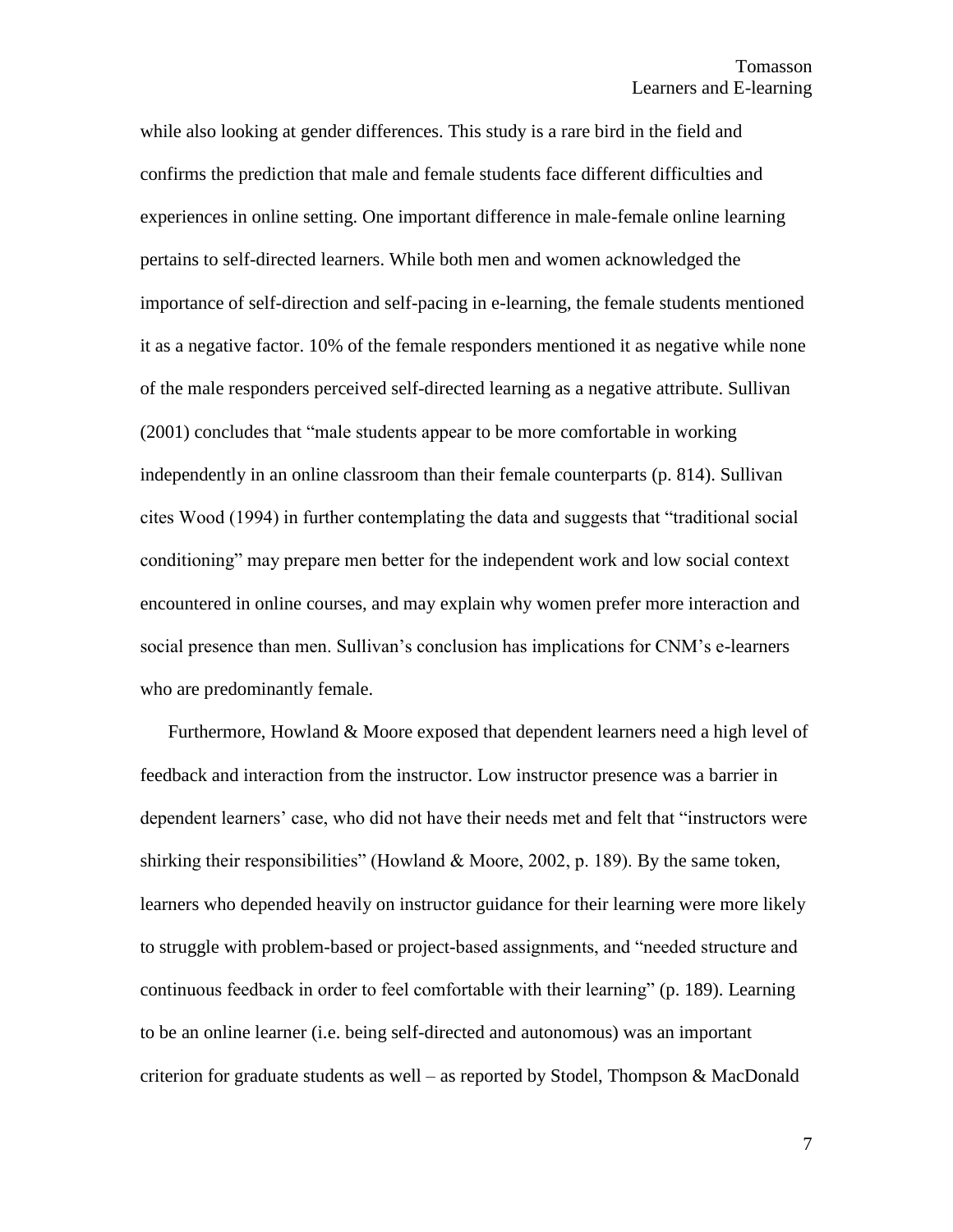(2006). Learners were insecure about their learning in the absence of regular contact with the instructors and worried about "missing something".

Finally, Young's research (2006) emphasizes adult learners' underlying need to be self-directed. Young summarized and interpreted feedback on online learning given by 199 students (a mix of undergraduate and graduate students) at a large Western university. 77% of the responders were female, which makes the results of the study very relevant for understanding CNM students' distance learning needs. The top priority for students was adapting to students' needs and using meaningful examples. Both are crucial to adult learners based on Knowles's principles and both aid students in becoming more independent and self-directed in their learning.

### **2) Online interaction that supports learning**

Learner feedback was very clear on interaction and social presence in online learning: its presence is crucial in every respect. The author adopts Moore's approach (1986, cf. Moore & Kearsley, 2005) to classify interaction as a three-way street in online environments: (a) learner-content, (b) learner-instructor, and (c) learner-learner interactions. The majority of research studies reviewed in the present inquiry adopted Moore's framework for classifying online interactions. Learner feedback is very conclusive on the need for meaningful interaction; students reported an increased need for timely feedback from the instructor (more important than feedback from peers), and a clear need to interact with peers as well. Interaction helped break down the feelings of loneliness and isolation that many e-learners feel.

Students need the instructor's social and cognitive presence and involvement, and appreciate an opportunity to be part of a community of learners (Young, 2006; Northrup,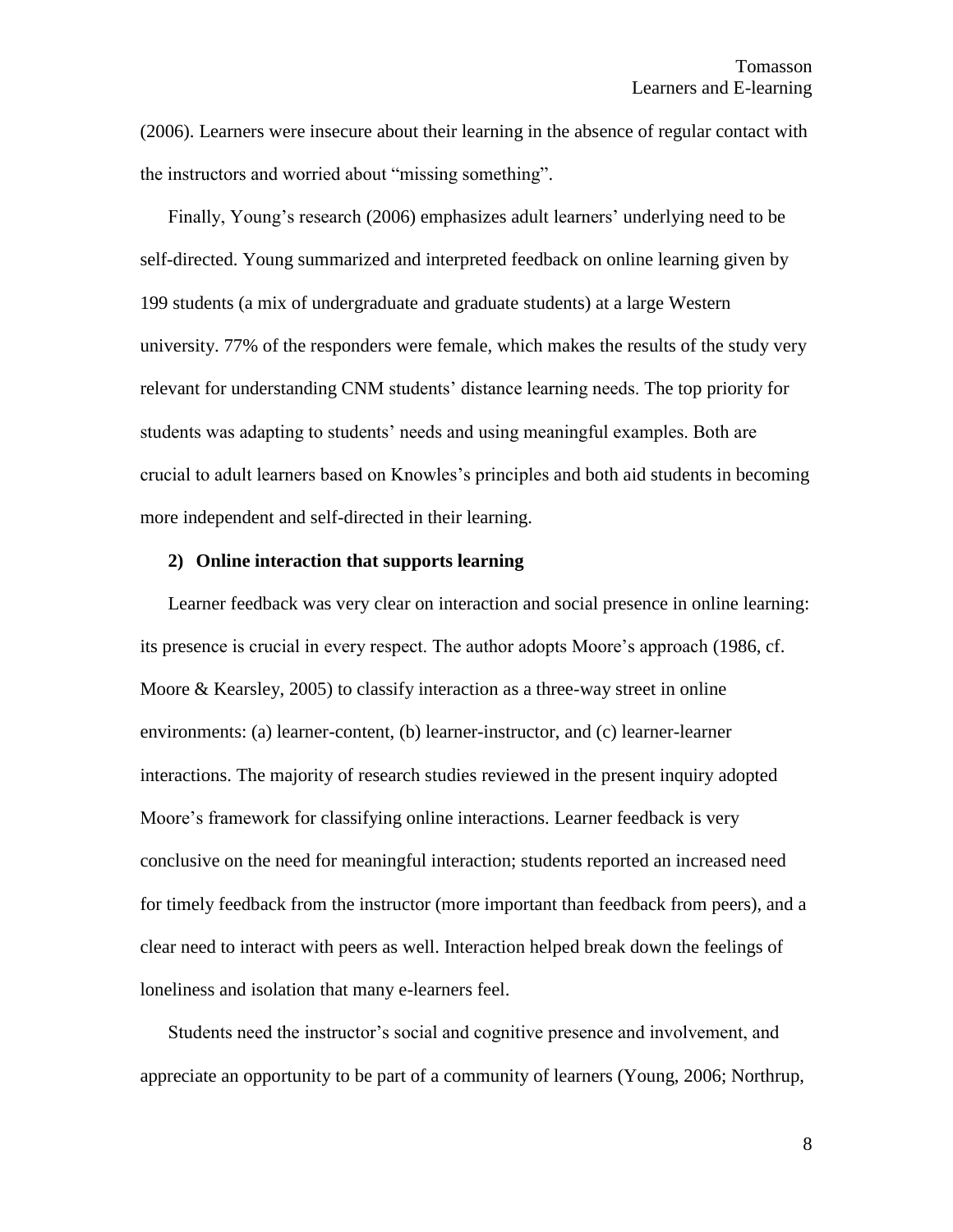2002; Howland & Moore, 2002). Northrups's study highlighted the three most important learner needs in the context of interaction and communication: "Overall, forming the community of learners, collaborating with peers, and getting feedback from the instructor were the most highly rated indicators of this attribute" (2002, p. 223). Learners also stressed the importance of getting timely responses from peers and the instructor as conducive to learning. The learners' feedback emphasizes that interaction is an important variable in online learning (it has a clear impact on student learning and satisfaction) and as such it should be carefully designed and built into any online course.

Young (2006) found that students expressed a need for the instructor's social and cognitive presence. Learners reported the most success when the instructors were "visibly" involved in learning, actively engaging their students in online collaboration and interaction. Lack of instructor presence was perceived as a barrier to learning. In light of the needs of instructor-dependent learners, these needs make a lot of sense. Students not only benefit from the guiding feedback of the instructor, but use the instructor's cognitive and social interaction as a model of how to interact in an online environment. Thus, lack of instructor presence robs learners of much opportunity for learning.

 Communicating effectively and showing concern for student learning were also top-rated factors in Young's study. Stodel et al. (2006) reported that interaction was very important to learners in their study. When learners reflected on what was missing from online learning, they included "perceiving and being perceived by others" as well as getting to know others" as aspects of face-to-face learning that were missed in e-settings (p. 5). All these findings accentuate the fact that from the learners' perspective *interaction* and *communication* are elemental in online learning.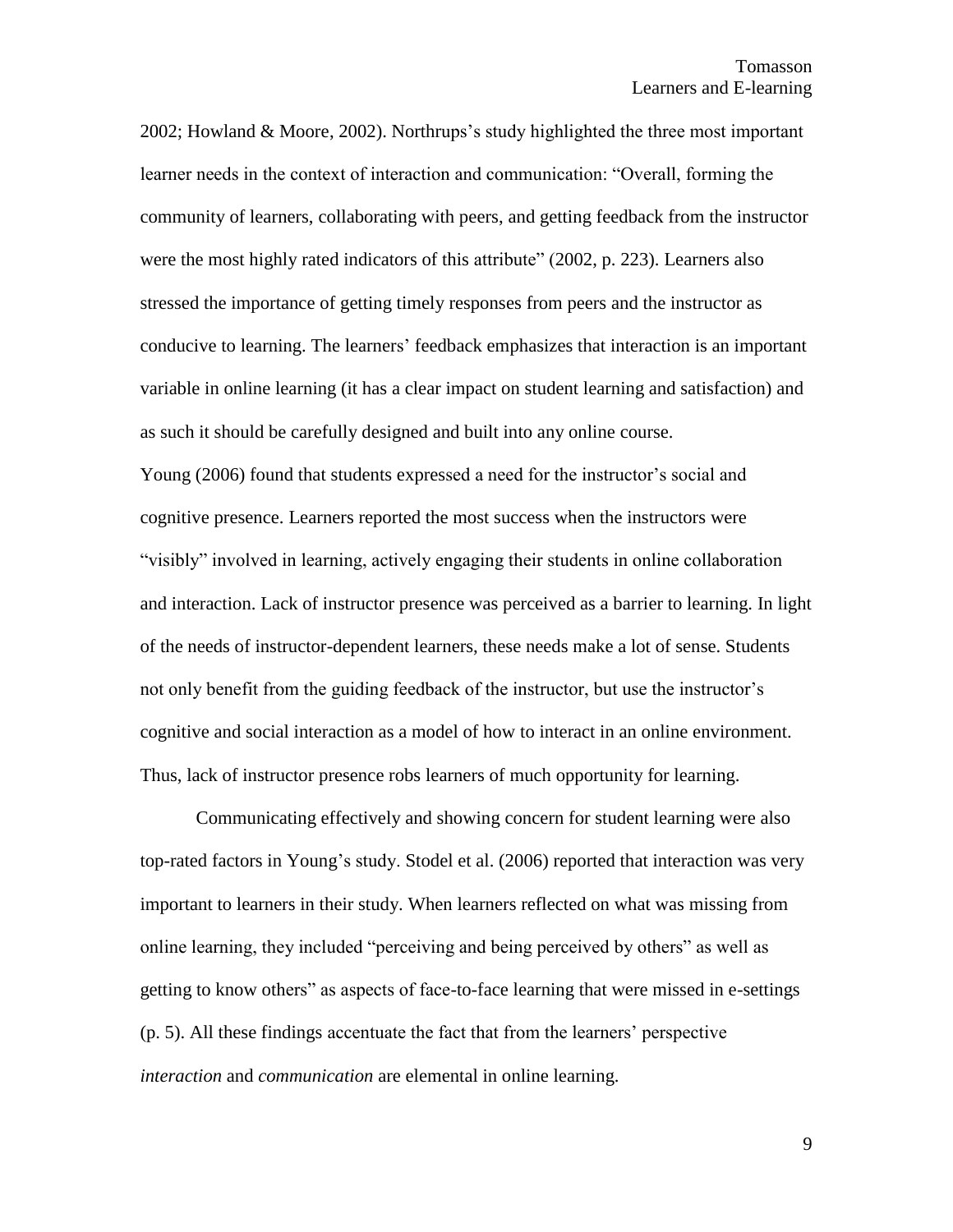#### **3) Motivating students**

Motivating students is an important factor in any educational setting; however, it is essential in online learning. Student feedback reveals that students need additional motivation in e-settings. According to Wheeler (2006), "support needs in distance education link directly to individual motivation (p. 175). Young's study reveals that motivating students to do their best is the third most important factor on students' list. "An effective instructor can provide corrective feedback and encouragement, motivating students to stay on task and to achieve the learning goals" (2006, p. 73).

Eom & Wen's empirical investigation explains that "Students' motivation is a major factor that affects the attrition and completion rates in web-based courses and a lack of motivation is also linked to high dropout rates". Moreover, their investigation revealed that instructor feedback is a great motivating tool and a valuable instructional tool as well. Finally, "metacognitive feedback can induce students to become self-regulated learners". As the research has shown the ability to self-pace and regulate one's own learning is the most valuable tool in online learning.

#### **Conclusion**

The findings above have great relevancy for the distance learning program at CNM. The results of these studies suggest that CNM's faculty and staff involved in distance education (i.e. both teaching and learning) should consider and incorporate measures that promote greater learner autonomy and independence, scaffolding that allows for quality interaction in all three domains defined by Moore (Moore & Kearsley, 2005), and creating a cognitive, social, and teaching presence that motivates students and paves the way for student learning and satisfaction.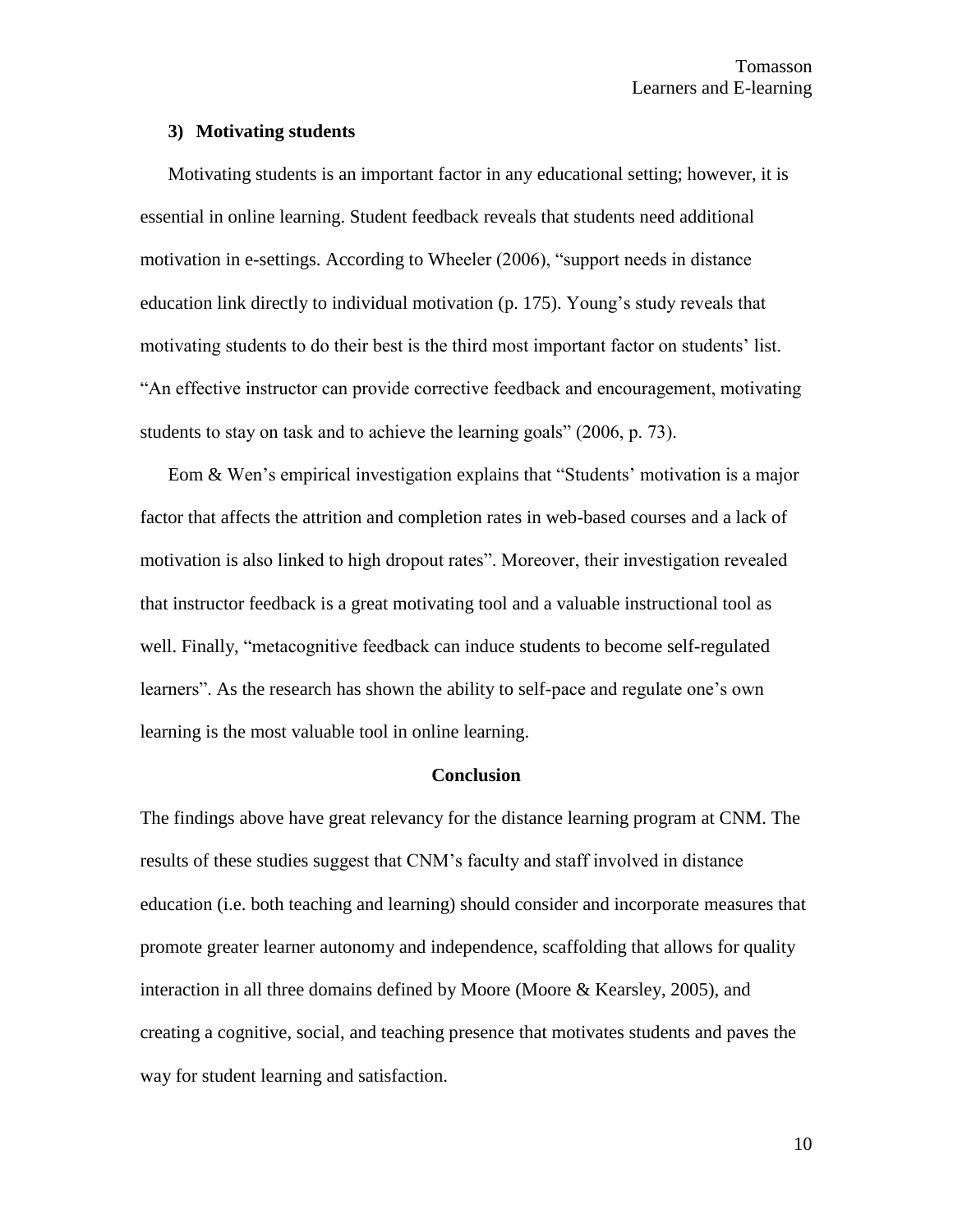## References

- Call for Papers. (2005, Summer). *Technical Communication Quarterly*, Retrieved September 5, 2007, from Academic Search Complete database.
- DeTure, M. (2004). Cognitive style and self-efficacy: Predicting student success in online distance education. *American Journal of Distance Education*, *18*(1), 21-38. Retrieved October 8, 2007, from Academic Search Complete database.
- Eom, S. & Wen, H. (2006). The determinants of students' perceived learning outcomes and satisfaction in university online education: An empirical investigation. *Decision Sciences Journal of Innovative Education*, *4*(2), 215-235. Retrieved September 18, 2007, from Education Research Complete database.
- Fung, Y. (2004). Collaborative online learning: interaction patterns and limiting factors. *Open Learning*, *19*(2), 135-149. Retrieved October 8, 2007, from Academic Search Complete database.
- Howland, J., & Moore, J. (2002). Student perceptions as distance learners in Internetbased courses. *Distance Education*, *23*(2), 183-195. Retrieved October 3, 2007, from Academic Search Complete database.
- Lorenzetti, J. (2003). Understanding adult learners: Key to successful programs. *Distance Education Report*, *7*(23), 4-6. Retrieved October 8, 2007, from Education Research Complete database.
- Lorenzetti, J. (2005). Lessons learned about student issues in online learning. *Distance Education Report*, *9*(6), 1-4. Retrieved September 4, 2007, from Education Research Complete database.
- Moore, M. & Kearsley, G. (2005). *Distance education: A system's view*. 2nd ed. Thomson Wadsworth.
- Northrup, P. (2002). Online learners' preferences for interaction. *Quarterly Review of Distance Education*, *3*(2), 219. Retrieved October 3, 2007, from Academic Search Complete database.
- Perez Cereijo, M. (2006). Attitude as predictor of success in online training. *International Journal on E-Learning*, *5*(4), 623-639. Retrieved October 8, 2007, from Education Research Complete database.